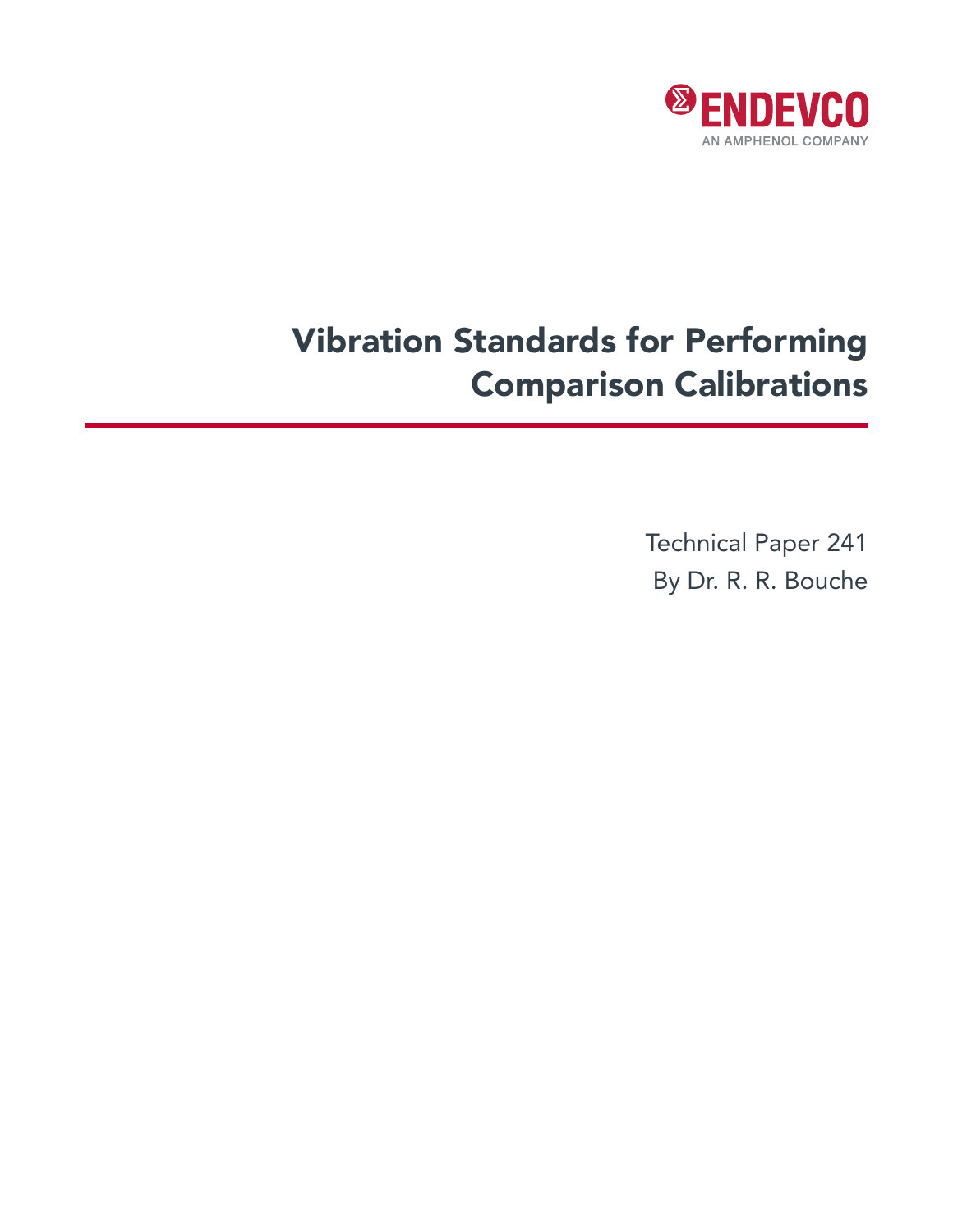

#### VIBRATION STANDARDS FOR PERFORMING COMPARISON CALIBRATIONS By Dr. R. R. Bouche, Endevco Corporation

### ABSTRACT

 $\left($ 

 $\mathbf{r}$ 

Early vibration standards used a velocity coil. The absolute reciprocity calibration showed that these standards have excessive relative motion, Improved accelerometer standards have less relative motion as determined from comparison calibrations.

#### REVIEW OF VIBRATION STANDARDS

The velocity vibration standard consisted of a coil built into an electrodynamic shaker. The coil was located at a point about two inches beneath the mounting table of the shaker, The standard was used to perform comparison cal ibrations on test accelerometers and other vibration transducers. These transducers were attached to the mounting table on the shaker and accurate calibrations were performed up to 2000 Hz. The sensitivity of the test transducer was obtained by comparing its output to the output of the velocity vibration standard.

The vibration standard was calibrated by the reciprocity method prior to using it for comparison calibrations on test transducers. A significant advantage of this calibration method was that it experimentally determined sensitivity changes and the amount of relative motion present at high frequencies. The calibrations showed that the sensitivity of the velocity vibration standard changed at frequencies above  $1000 \text{ Hz}$ <sup>11</sup>). The sensitivity was reduced approximately 25 percent at 5000 Hz for an attached mass of 0.5 lb. This sensitivity change was excessive and the velocity vibration standard could be used for comparison calibrations only up to 2000 Hz. The sensitivity change is due to relative motion between the standard and the base of the test transducer on the mounting table. The relative motion present increases depending upon the total mass attached to the mounting table, In order to minimize relative motion errors at high frequencies, it is necessary to avoid the use of external fixtures to attach test transducers.

# Definition of Sensitivity

The sensitivity of a vibration standard is defined as the ratio of its electrical output divided by the motion at the mounting surface of the test transducer. This definition of sensitivity takes into account the relative motion between the vibration standard and the surface of the mounting table to which test transducers are attached. It should be expected that relative motion and sensitivity changes will be present in all vibration standards at high frequencies. The amount of sensitivity change will depend upon the type of sensing element used in the standard and on the materials and dimensions used between the standard and surface to which test transducers are attached. The changes in sensitivity are reduced if small devices such as piezoelectric accelerometers are used as standards and if stiff materials and small dimensions are used in designing the standard.

#### Early Calibrations on Accelerometer Vibration Standards

The early calibrations on accelerometer type vibration standards were performed by the reciprocity method. One of the advantages of the reciprocity calibrations is that the procedure of attaching masses detects sensitivity changes which usually are not observed by other methods employed to calibrate vibration standards. These sensitivity changes occur at all frequencies due to strain effects and, as mentioned above, occur at high frequencies due to relative motion. The procedures for reciprocity calibrations on  $accelerometer type<sup>(2)</sup> standards are nearly the$ same as the reciprocity procedure for velocity<br>type vibration standards<sup>(1)</sup>.

The results of these calibrations on various standards are shown in Table 1. The numerous calibrations on the velocity standard were helpful in establishing confidence in the accuracy of the other standards as indicated by the standard deviations in Table 1. The various

Presented at 22nd Annual !SA Conference and Exhibit, Sept. 11-14, 1967, Chicago, Illinois Preprint Number M18-3-MESTIND-67 12/68

ι

**ENDEVCO�** DYNAMIC INSTRUMENT

DIVISION **eo1 9. ARROYO PARKWAY • PASADENA, CALIF. 91109 • PHONE (213) 795-0271** 

AKRON, OHIO • BOSTON, MASSACHUSETTS • CHICAGO, ILLINOIS • DALLAS, TEXAS • PALO ALTO. CALIFORNIA • PHILADELPHIA, PENNSYLVANIA • WASHINGTON,D.C. • WEST PALM BEACH, FLORIDA<br>AUSTRALIA • BELGIUM • CANADA • DENMARK • ENGLAND •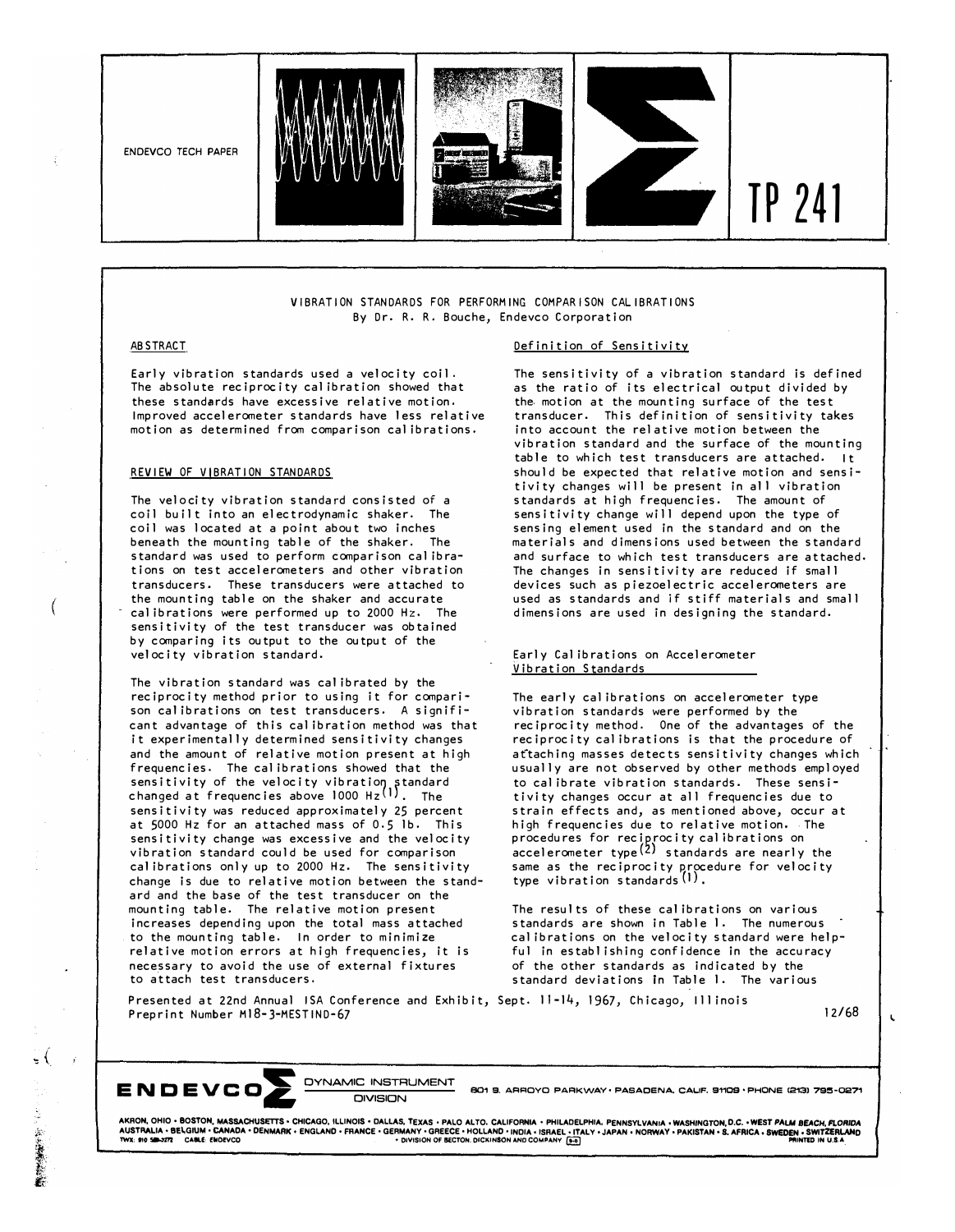piezoelectric vibration standards were based upon designs of piezoelectric accelerometers in common use. Modifications were made in these accelerometers in order to improve their strain characteristics so that the sensitivity of the standard could be determined with errors less than 0.5 percent. Furthermore, the reciprocity calibrations demonstrate that the sensitivity of the standard will remain unchanged when using the standard for comparison calibrations on test accelerometers. The sensitivity of the piezoelectric vibration standard is adjusted to a multiple of 10 as indicated in Table 1. These sensitivities make it convenient to perform comparison calibrations on test transducers. The sensitivity is adjusted by changing the gain or input circuitry of the charge amplifier used with the vibration standard. Charge amplifiers are superior to voltage amplifiers because they are unaffected by changes in input capacitance and have excellent gain stability and other desirable characteristics. The complete vibration standard consists of a system including the piezoelectric accelerometer standard and a charge amplifier.

The history of the development of piezoelectric vibration standards, listed in Table 1, reflects a tremendous improvement from the original velocity vibration standard. The piezoelectric vibration standards are much smaller in size and the sensitivity changes due to relative motion at high frequencies should be much less than indicated in reference (1) for the velocity vibration standard. Most of the standards in Table I are intended for use in back-to-back fixtures or are permanently mounted in a shaker beneath the mounting table. In the case of the Model 2270, the piezoelectric standard is built permanently into a fixture to permit easy use on various shakers and facilitate return to primary calibration laboratories for periodic recalibration.

#### IMPROVED VIBRATION STANDARDS

An improved piezoelectric vibration standard is illustrated in Figure 1 and described in refer-<br>ence  $(3)$ . The vibration standard consists of a fixture with a built-in piezoelectric accelerometer. The standard is constructed with stiff materials and has small dimensions to minimize relative motion effects and sensitivity changes at high frequencies. The mounting surface of the standard contains a  $1/4$  - 28 threaded hole that is 1/2 inch deep. These dimensions permit the use of internal adapter studs to permit attaching test accelerometers flush with the mounting surface on the standard for all screw sizes in common use. With this flush mounting, additional errors are avoided which would otherwise be present if external fixtures were used between the vibration standard and test accelerometer mounting surfaces.

The standard must be calibrated to determine the sensitivity applicable at all frequencies up to

10,000 Hz for attached masses up to 100 grams, which correspond to the mass of various test accelerometers. These calibrations are done prior to using the standard to perform routine comparison calibrations on the test accelerometers. The calibrations are repeated at yearly intervals or more frequently if it is desired to establish a calibration history on the standard.

#### Reciprocity Calibration of Standard

The piezoelectric vibration standard is calibrated by the reciprocity method at 100 Hz. The calibration is performed with a charge amplifier which is adjusted to provide a system sensitivity of exactly 1000 mV/g. The sensitivity determined at 100 Hz can be used at all frequencies up to 10,000 Hz. However, correction factors are used between 5000 Hz and 10,000 Hz to account for changes due to relative motion.

# Comparison Calibrations on the Standard

Comparison calibrations are performed on the piezoelectric vibration standard at high frequencies to determine sensitivity changes. These comparison calibrations are performed with several reference accelerometers having masses up to 100 grams. The frequency response of each reference accelerometer is previously determined by performing comparison calibrations traceable to the National Bureau of Standards. The results of these comparison calibrations are shown in Figure 2. These results show that the sensitivity changes at high frequencies for the piezoelectric standard are much less than the changes in the velocity standard  $\{1\}$ . The sensitivity changes near and above 5000 Hz in Figure 2 are used to apply correction factors when performing comparison calibrations on test accelerometers at high frequencies.

#### Error Analysis on the Standard

In order to use a vibration standard accurately, it is necessary to perform an analysis to establish the errors present in the sensitivity of the<br>standard<sup>(3)</sup>. This analysis is given in Table 2. The errors for the reciprocity calibration are applicable at 100 Hz. The comparison calibration errors apply throughout the operating range from 5 Hz to 10,000 Hz. The analysis includes all error sources in the piezoelectric standard and its associated charge amplifier. These errors include accelerometer effects such as transverse sensitivity, strain sensitivity and temperature response of the standard. The error of 0.2 percent for these effects is achievable as a result of the mechanical design of the standard and by taking care to select the piezoelectric material that has the best characteristics for use in a standard. Similarly, the amplifier is carefully designed to minimize errors due to range tracking, gain stability and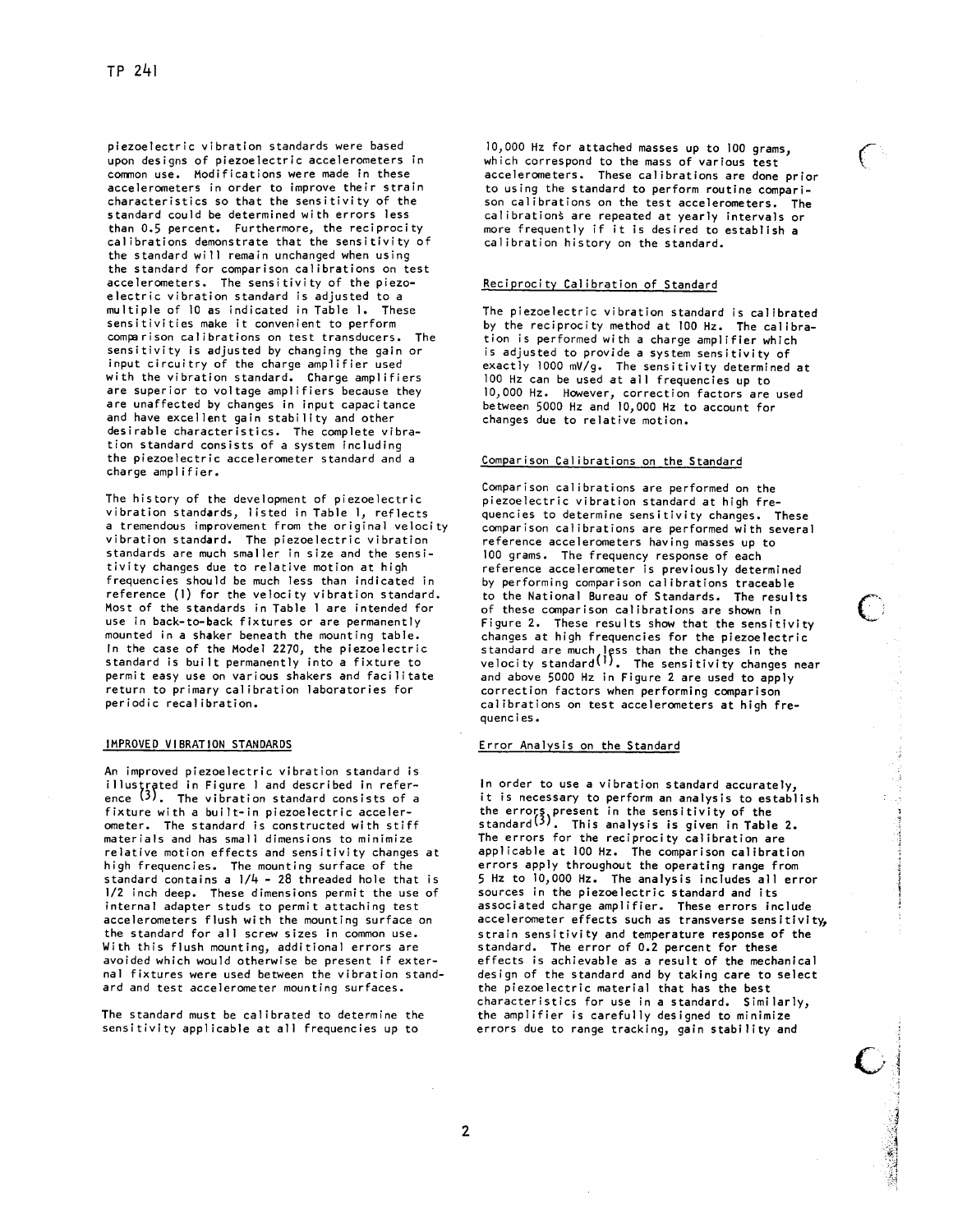other effects. The comparison calibration errors include errors stated by the National Bureau of Standards for the calibration of the reference accelerometers used to determine sensitivity changes in the piezoelectric standard at high frequencies.

# ROUTINE COMPARISON CALIBRATIONS

 $\epsilon$  :

#### Comparison Calibration Procedure

Comparison calibrations are performed by attaching both the test accelerometer and standard to a sinusoidal motion shaker, as indicated in Figure 3. The charge amplifiers are shown; one for the standard and the other used with the test accelerometer mounted on top of the standard. The ratio of the test output to the standard output is measured throughout the operating frequency range of the test accelerometer. The sensitivity of the test accelerometer is given by the following equation.

 $S_t = S_s R F_c$ 

where  $S_{+}$  = Sensitivity of the test accelerometer

- $S_c$  = Sensitivity of the vibration standard
- $R = Ratio of test acceleration$ standard outputs
- $F_{c}$  = Correction factor for sensitivity changes in the standard at high frequencies.

The sensitivity of the vibration standard is 1000 mV/g which is previously determined by the reciprocity calibration described above. Additional standard sensitivities of 100 mV/g, 10 mV/g, etc., are obtained by adjusting the control knob on the standard amplifier. Similarly, ranges in multiples of 10 are provided on the test amplifier so that the sensitivity of the test accelerometer is indicated in pC/g directly by the value of the ratio R. The correction factor F<sub>C</sub> is obtained<br>from Figure 2 and is used only at high frequencies<br>where relative motion occurs. Typical comparison calibrations performed by this procedure on three different piezoelectric test accelerometers are shown in Figure 4.

#### <u>Errors in Test Accelerometer Sensitivity</u>

The probable error in each of the calibration points illustrated in Figure 4 is determined by performing an analysis which includes all error sources in the vibration standard, in the test<br>accelerometer, in the charge amplifiers and readout instruments used to measure the ratio of the test transducer output and standard output. The analysis of these errors is given in Table 3. The error in the reciprocity calibration performed previously on the standard is 0.5 percent. Also, 0.5 percent is allowed for the stability of the standard to account for possible sensitivity changes since the last reciprocity calibration. The estimated error in the charge sensitivity of

the test accelerometer at 100 Hz is  $\pm$  1 percent. The errors at other frequencies include errors for the frequency response calibration of the vibration standard and also errors in making corrections for relative motion at high frequencies when using the curves in Figure 2. The errors in Table 1 apply when using accurate read-out instruments such as a voltage divider and vacuum tube voltmeter.

#### **SUMMARY**

The reciprocity calibrations on the velocity vibration standard indicate that the changes in sensitivity of the standard are excessive at high frequencies. These changes occur because the velocity standard is built into the shaker and located some distance from the mounting table to which test transducers are attached. The velocity standard can be used to perform comparison calibrations on various test transducers but is limited to frequencies up to 2000 Hz.

Reciprocity calibrated accelerometer standards are also built in shakers and others are used in twopiece fixtures. The sensitivity changes due to relative motion at high frequencies are significantly less than those present in the velocity standard.

A recent design of an accelerometer vibration standard consists of the portable fixture with a built-in piezoelectric standard. This standard, previously calibrated by the reciprocity method, is used to perform comparison calibrations on various test accelerometers at frequencies up to 10,000 Hz. Only a small correction is required to account for sensitivity changes due to relative motion present above 5000 Hz. Good quality accelerometer standards are obtained by using care in the design of the standard and associated charge amplifiers to minimize all error sources as determined by performing careful evaluations and error analyses on their performance characteristics.

#### **REFERENCES**

- (1) Levy, S. and Bouche, R.R., Calibration of Vibration Pickups by the Reciprocity Method, Journal of Research of the National Bureau of Standards, 57, 4, pp 227-243, 1956.
- (2) Bouche, R.R., and Ensor, L.C., Use of Reciprocity Calibration Standards for Performing Routine Laboratory Comparison Calibrations, Shock, Vibration and Associated Environments, Bulletin No. 34, Part IV, Dept. of Defense, pp 21-29, Feb. 1965.
- Bouche, R.R., Accurate Accelerometer Calibra- $(3)$ tions by Absolute and Comparison Methods, Society of Environmental Engineers Publications (London), vol 2, April 1966.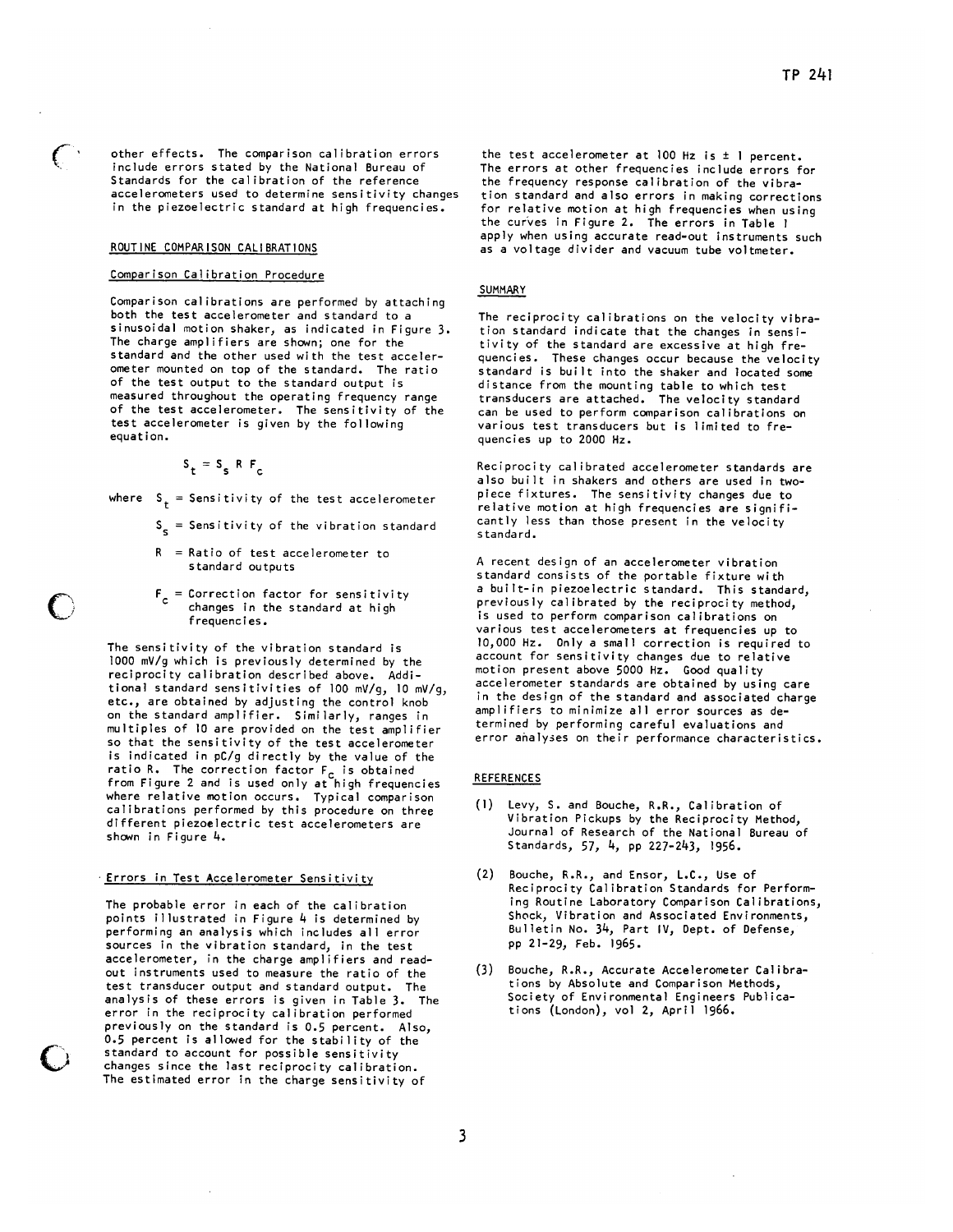#### TABLE 1

# SUMMARY OF RECIPROCITY CALIBRATION RESULTS ON VIBRATION STANDARDS

| Type<br>of<br>Standard   | Calibration<br>History,<br>years | Number of<br>Reciprocity<br>Calibrations | Average<br>Sensitivity* | Standard<br>Deviation,<br>percent |
|--------------------------|----------------------------------|------------------------------------------|-------------------------|-----------------------------------|
|                          |                                  |                                          |                         |                                   |
| Velocity #1              |                                  | 10                                       | 99.8                    | 0.5                               |
| Accelerometer P6SP31#1   |                                  |                                          | 100.2                   | 0.4                               |
| Accelerometer P6SP31#2   |                                  |                                          | 99.9                    | 0.1                               |
| Accelerometer P10SP46#3  |                                  |                                          | 10.00                   | 0.4                               |
| Accelerometer P10SP46#4  |                                  |                                          | 9.98                    | 0.5                               |
| Accelerometer P10SP31#5  |                                  |                                          | 101.0                   | 0.8                               |
| Accelerometer P10SP46#10 |                                  |                                          | $10.01**$               | 0.0                               |
| Accelerometer P10SP46#11 |                                  |                                          | 10.05                   | 0.0                               |
| Accelerometer P10SP46#12 |                                  |                                          | 10.04                   | 0.3                               |
| Accelerometer P10SP46#14 |                                  |                                          | 9.97                    | 0.2                               |
| Accelerometer 2270/NA09  |                                  |                                          | 1001                    | 0.3                               |
| Accelerometer 2270/NA21  |                                  |                                          | 1000                    | 0.0                               |
| Accelerometer 2270/MA01  |                                  |                                          | 1000                    | 0.2                               |

 $\mathcal{L}_{\mathcal{C}}$ Units are pC/g or mV/g; for the electrodynamic velocity standard the units are applicable at 50 Hz only.

\*\* Standard #10 was also calibrated at NBS; 10.02 mV/g was the average sensitivity reported up to 4 kHz with a standard deviation of 0.5 percent.

#### TABLE 2

#### ANALYSIS OF CALIBRATION ERRORS IN DETERMINING THE SENSITIVITY OF THE MODEL 2270 ACCELEROMETER STANDARD AT VARIOUS FREQUENCIES

Reciprocity Calibration 100 Hz Comparison Calibration 5-10,000 Hz Measurement Error Measurement Error percent percent  $0.05$ Optical Calibration, 5 Hz  $1.0$ Mass NBS Calibration, 10-900 Hz<br>NBS Calibration, 900-10,000 Hz Transfer Admittance Intercept  $0.2 1.0$ Voltage Ratio  $0.2\pi$  $2.0$ Distortion  $0.1$ Distortion  $0.2$ Accelerometer Effects, Transverse  $0.05$ Frequency Accelerometer Effects, Transverse Sensitivity, Strain, etc.  $0.2$ Sensitivity, Strain, Temperature, etc.  $0.2$ Amplifier Effects, Frequency Response, Amplifier Effects, Gain, Stability,  $0.1$ etc.  $0.3$ Relative Motion, 900-10,000 Hz  $0.5$ Source Capacitance, etc. Estimated Error, at 100 Hz  $0.5 -$ Voltage Ratio  $0.2$ Estimated Error, 5-900 Hz<br>Estimated Error, 900-10,000 Hz  $1.1**$  $2.1**$ 

\* Assume 0° and 90° phase shifts for transfer admittance and voltage ratio measurements, respectively.

to Determined from the square root of the sum of the squares of the applicable individual errors.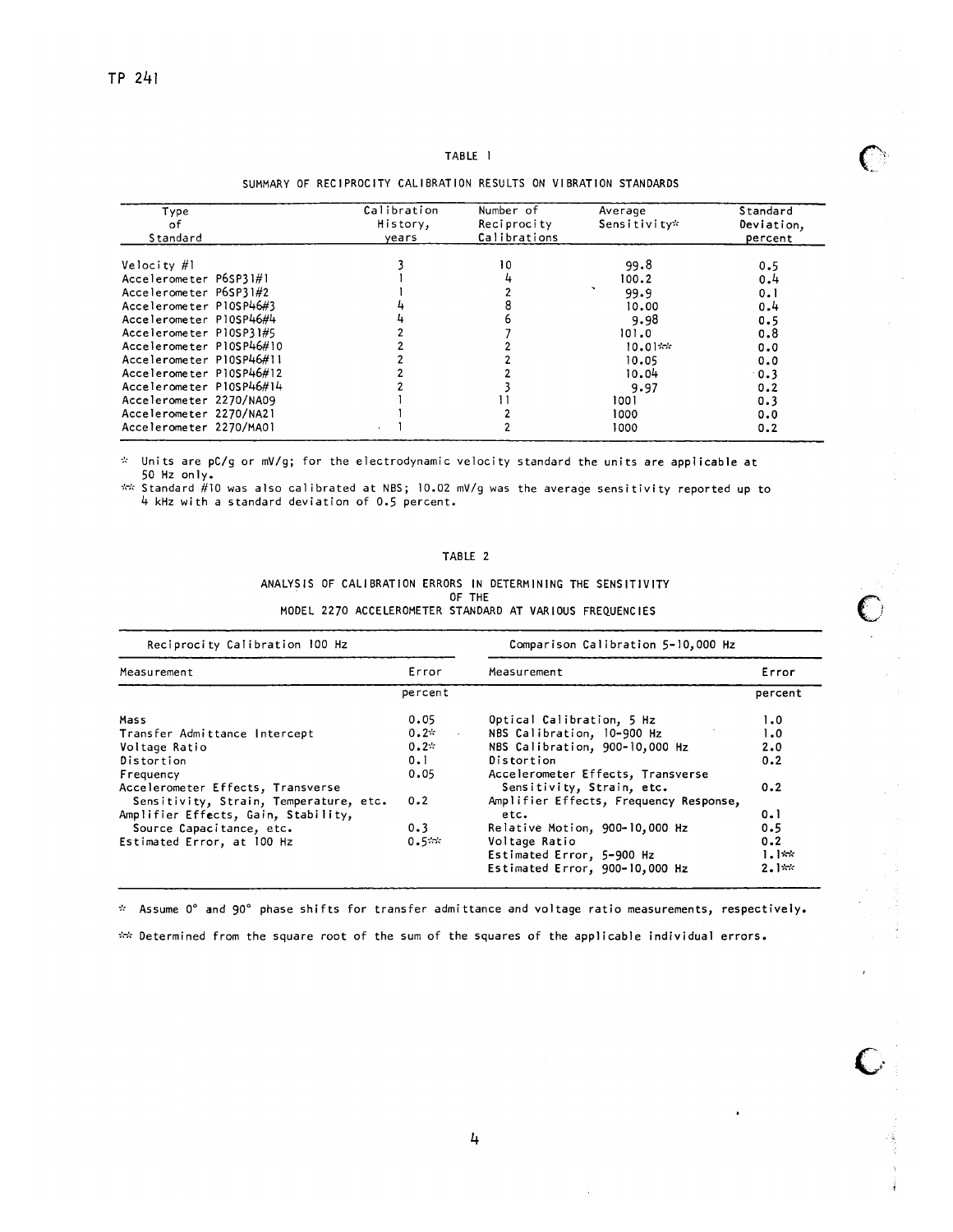# TABLE 3

# ANALYSIS OF ERRORS IN THE SENSITIVITY OF TEST ACCELEROMETERS CALIBRATED BY THE COMPARISON METHOD

| Measurement                                                                                | Sensitivity Error |
|--------------------------------------------------------------------------------------------|-------------------|
|                                                                                            | Percent           |
| Reciprocity Calibration Error for Standard, 100 Hz                                         | 0.5               |
| Stability of Standard                                                                      | 0.5               |
| Comparison Frequency Response Calibration Error for Standard $-$ - 5 Hz - 900 Hz           | 1.1               |
| 900 Hz - 10,000 Hz                                                                         | 2.1               |
| Relative Motion, 2000 - 10,000 $Hz^{+}$                                                    | 1.0               |
| Distortion                                                                                 | 0.2               |
| Voltage Ratio                                                                              | 0.2               |
| Amplitude Linearity - $0.2$ g to 100 g                                                     | 0.2               |
| Range Tracking, Standard Amplifier - 1, 10 and 100 g/V Ranges                              | 0.2               |
| Range Tracking, Test Amplifier                                                             | 0.2               |
| Amplifier Relative Frequency Response                                                      | 0.1               |
| Amplifier Gain Stability, Source Capacity, etc.                                            | 0.2               |
| Environmental Effects on Accelerometers, Transverse Sensitivity, Strain, Temperature, etc. | $0.5*$            |
| Environmental Effects on Amplifier, Residual Noise, etc.                                   | $0.2$ **          |
| Estimated Error - 100 Hz                                                                   | $1.0***$          |
| Estimated Error $-5$ to 900 Hz                                                             | $1.5***$          |
| Estimated Error - 900 to 10,000 $Hz^{+}$                                                   | $2.5$ inter-      |

The error is less than 0.5% for most accelerometers operated under controlled laboratory conditions.  $\frac{d\mu}{d\lambda}$ 

\*\* Applies for controlled laboratory conditions.

€

sock Determined from the square root of the sum of the squares of the applicable individual errors.

 $+$ Highest frequency is 5000 Hz for test accelerometers with a total mass exceeding 50 grams.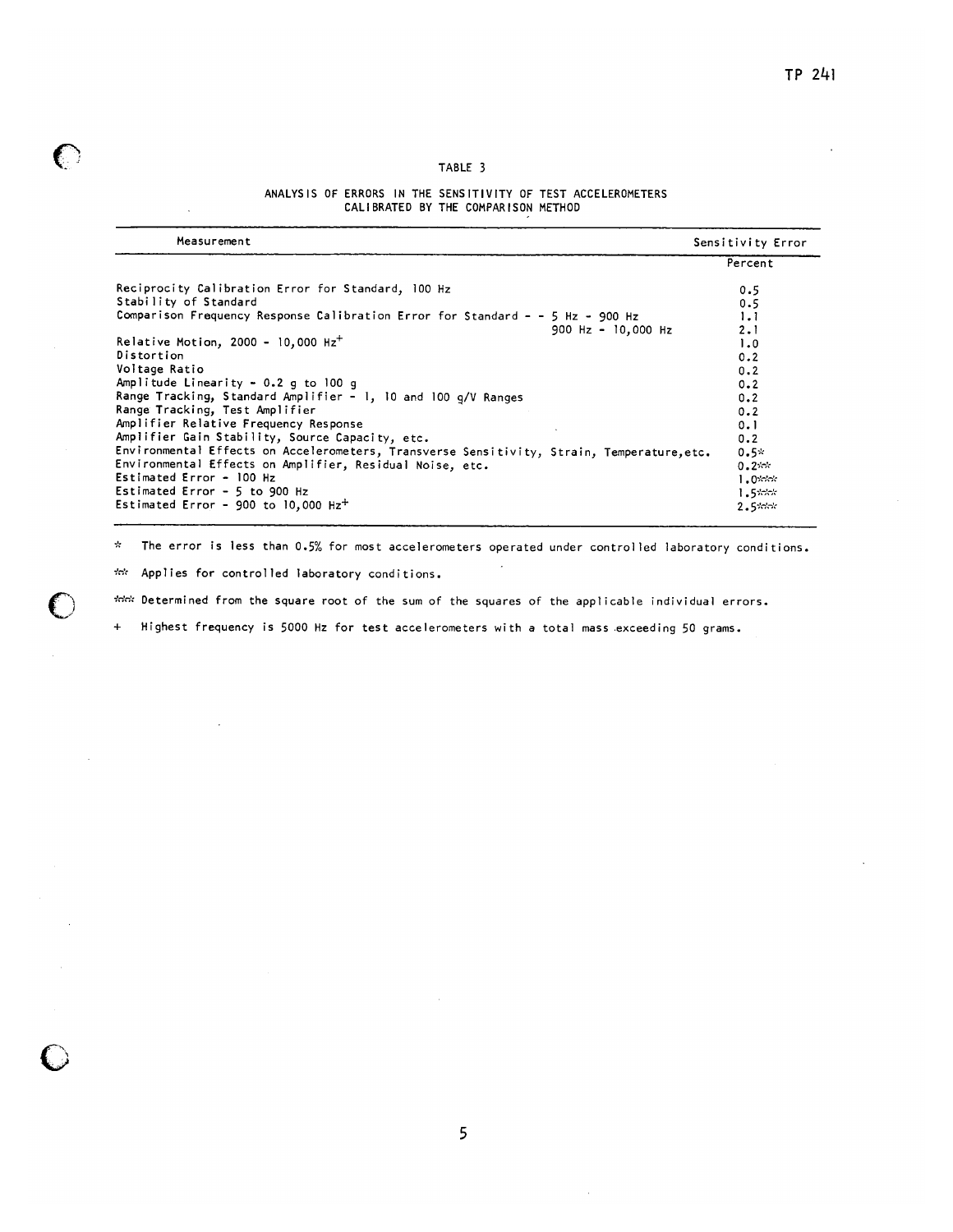

Figure 1 - Reciprocity calibrated vibration standard is used to perform routine comparison calibrations on various test accelerometers.



Figure 2 - Calibrations performed on piezoelectric vibration standard<br>show nearly constant sensitivity up to 5000 Hz. Nominal sensitivity changes due to relative motion at higher frequencies are dependent on the mass of the test accelerometer as indicated.

 $\mathbf C$ 

 $\mathbf C$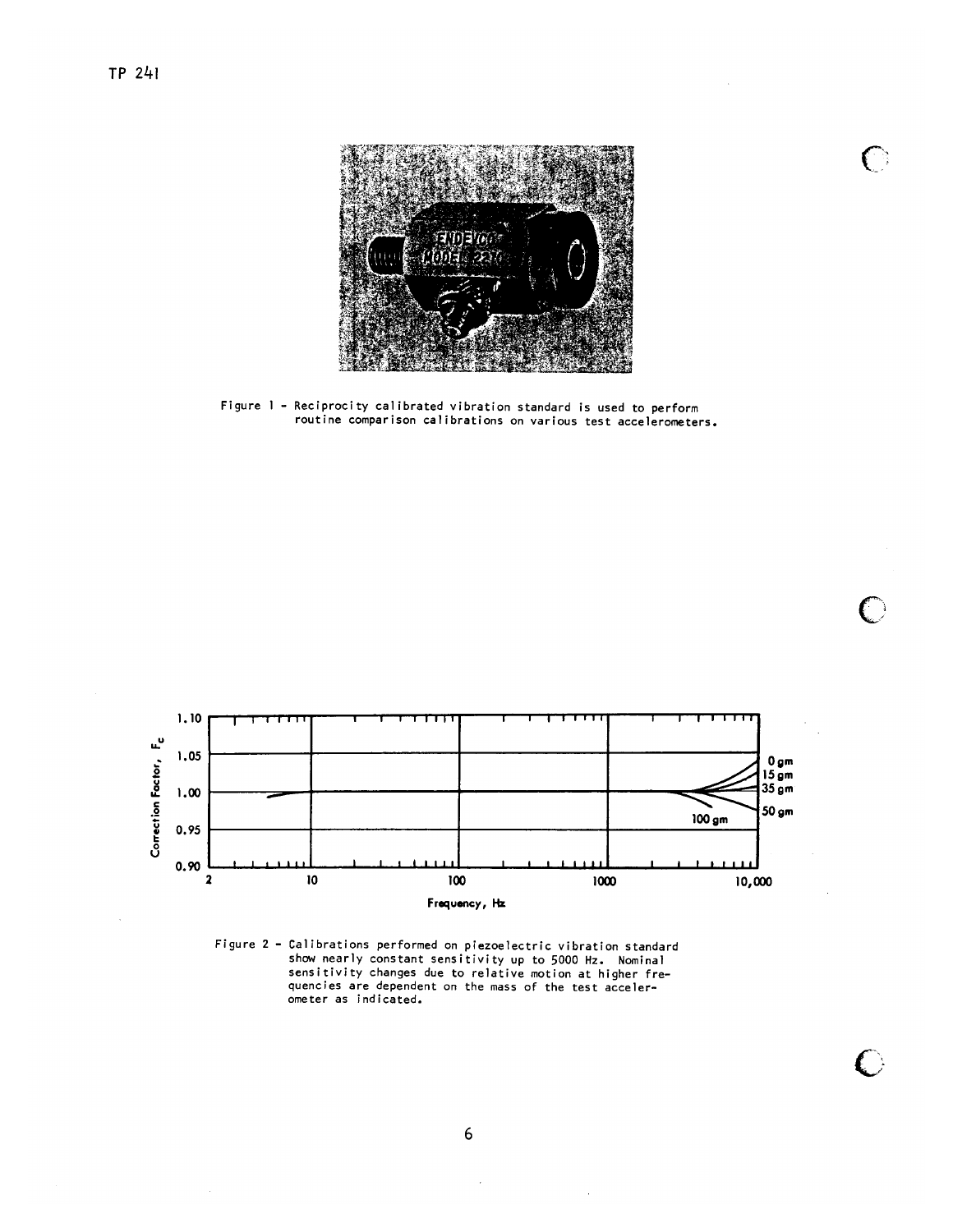

 $\mathbf C$ 

 $\bigcirc$ 

 $\bigcirc$ 

Figure 3 - Comparison calibrations are performed with the test accelerometer and piezoelectric vibration standard mounted on a shaker. Ampli-<br>fiers are provided to permit direct reading of the test acceler-<br>ometer sensitivity in units of pC/g.



Figure  $4$  - Comparison calibration results on three accelerometers using the setup shown in Figure 3.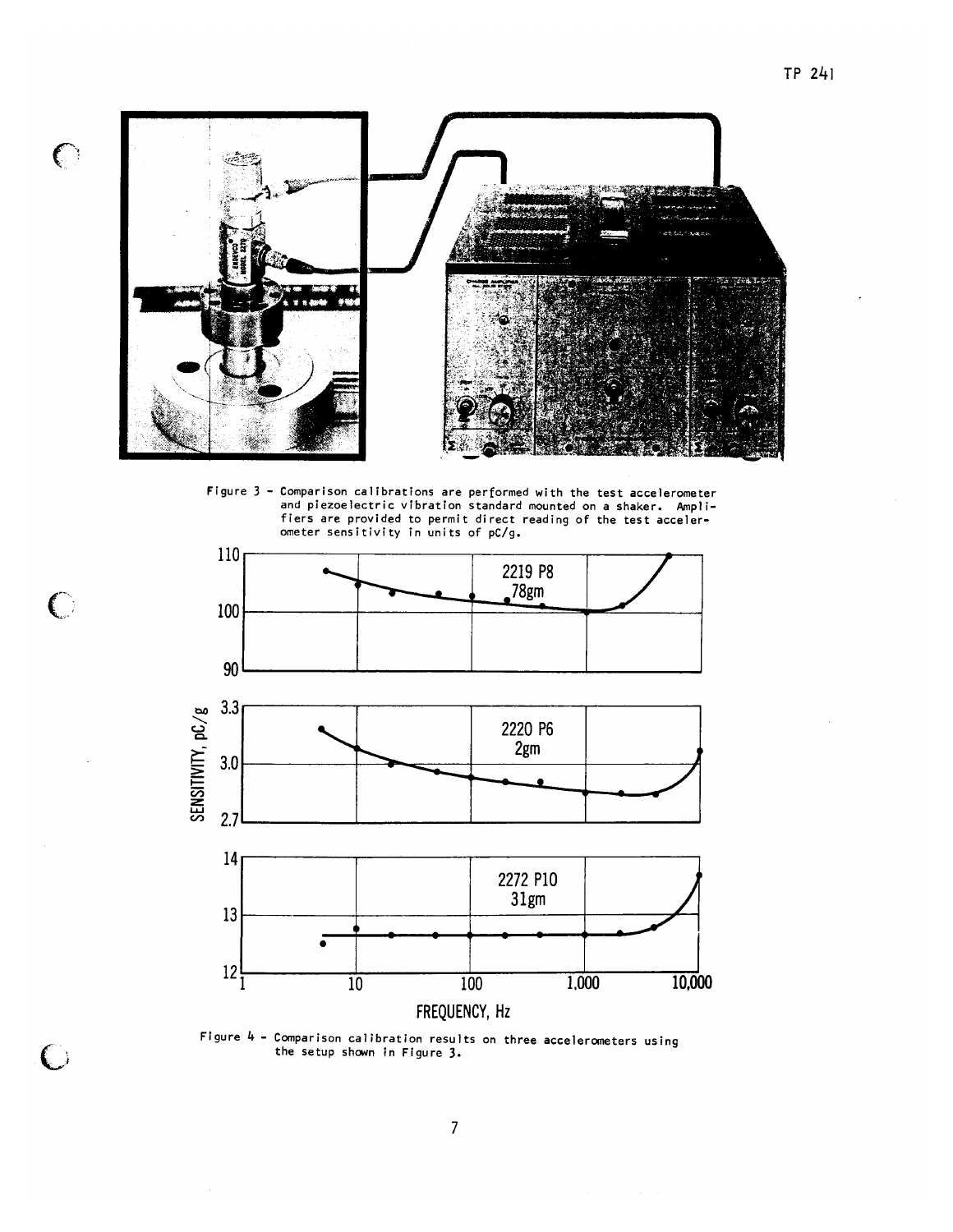

# ENDEVCO PRODUCTS RELATED TO THIS ARTICLE

 $\epsilon$ 



# Model 28350F

# **Reciprocity Calibration Systems**

Designed for use as a primary standard, traceable to NBS, the Model 28350F includes a Model 2270 Primary Standard Accelerometer, a Model 2710FM13 Standard Amplifier, a Model 2710FM14 Test Accelerometer Amplifier, and a Model 2629B Portable Power Supply. The system is supplied with an absolute reciprocity calibration at 100 Hz (sensitivity error less than  $\pm$  0.5%), and a frequency response calibration from 5 Hz to 10,000 Hz.



# **Model 2270 Primary Standard Accelerometer**

The Model 2270 Accelerometer Standard is a combination accelerometer and calibration fixture for performing comparison calibration on other accelerometers. Extremely high stability is achieved by use of Piezite® Type P-10 crystal element. When calibrated by the reciprocity method, an absolute calibration, the error in sensitivity of the Model 2270 is  $\pm 0.5\%$ at 100 Hz. Adapters provide for mounting test accelerometers with a variety of stud sizes. Calibration ranges are 5 Hz to 10,000 Hz and 0.2 g to 10,000 g.